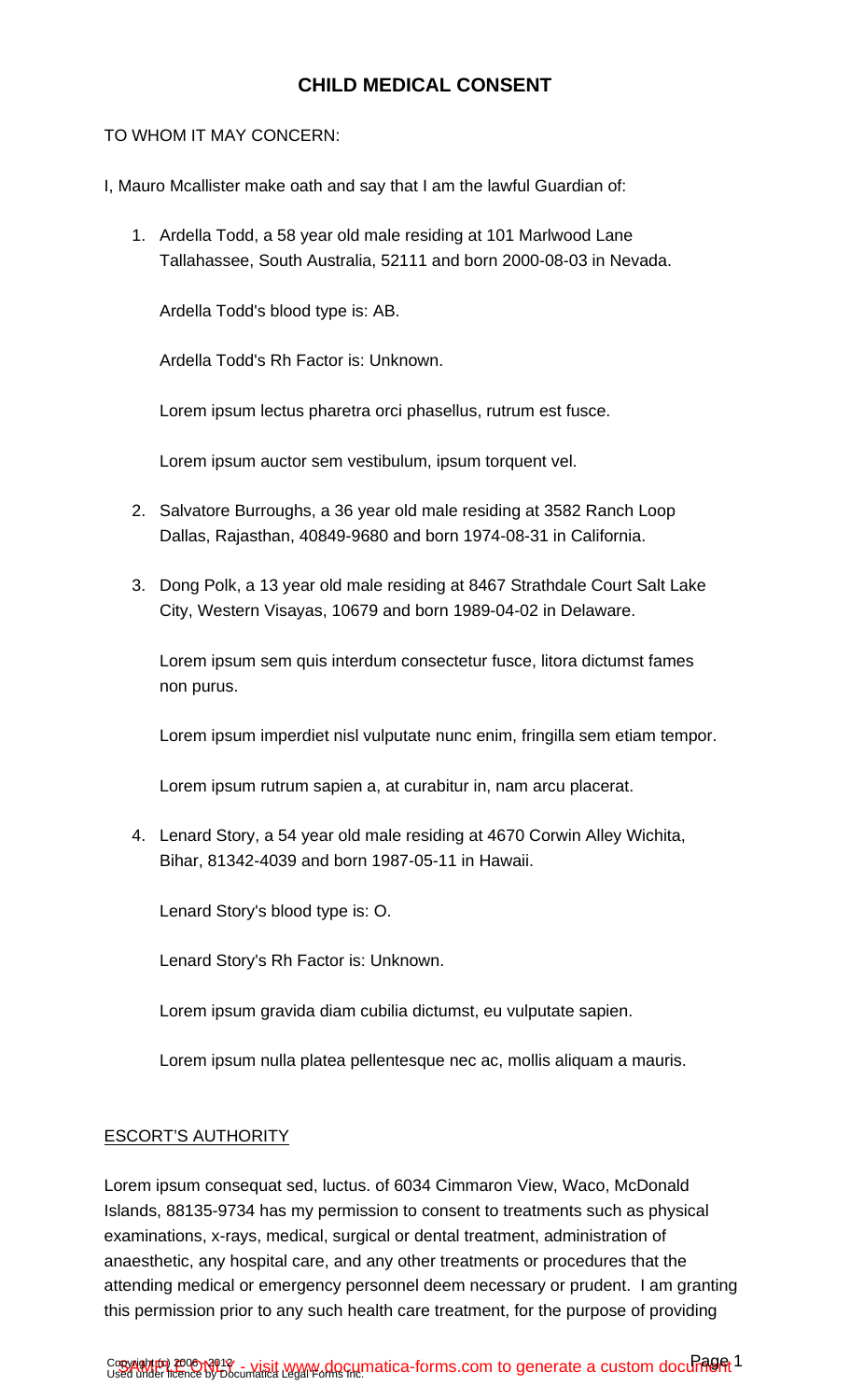Lorem ipsum consequat sed, luctus. with the authority and power to exercise his or her best judgment upon the advice of any such medical or emergency personnel.

In the event of my child requiring life-sustaining or emergency treatment, I authorize Lorem ipsum consequat sed, luctus. to summon any and all professional emergency personnel to attend, transport, and treat my child and consent to physical examination (including x-rays and other imaging techniques), medical diagnosis, provision of medication or anaesthetic, and receipt of any other treatment that may be deemed necessary or prudent by, and provided under the supervision of, any health care professional licensed by the jurisdiction in which such treatment is to take place.

## GUARDIAN CONTACT INFORMATION

Mauro Mcallister can be reached at the following location:

Rosario Oakes

8467 Strathdale Court Salt Lake City, Western Visayas, 10679

Home Phone: (546) 594-0931 Work Phone: (586) 807-1175 Mobile Phone: (828) 821-7040 Fax: (929) 845-5378 E-mail: email@address.com

#### EFFECTIVE DATE

This consent will take effect on or about Lorem ipsum commodo ornare, congue ac. and continue until 1998-02-12.

Signed this 1st day of April, 1949.

Mauro Mcallister (Parent)

Lorem ipsum consequat sed, luctus. (Escort)

\_\_\_\_\_\_\_\_\_\_\_\_\_\_\_\_\_\_\_\_\_\_\_\_\_\_\_\_\_

\_\_\_\_\_\_\_\_\_\_\_\_\_\_\_\_\_\_\_\_\_\_\_\_\_\_\_\_\_

\_\_\_\_\_\_\_\_\_\_\_\_\_\_\_\_\_\_\_\_\_\_\_\_\_\_\_\_\_ \_\_\_\_\_\_\_\_\_\_\_\_\_\_\_\_\_\_\_\_\_\_\_\_\_\_\_\_\_